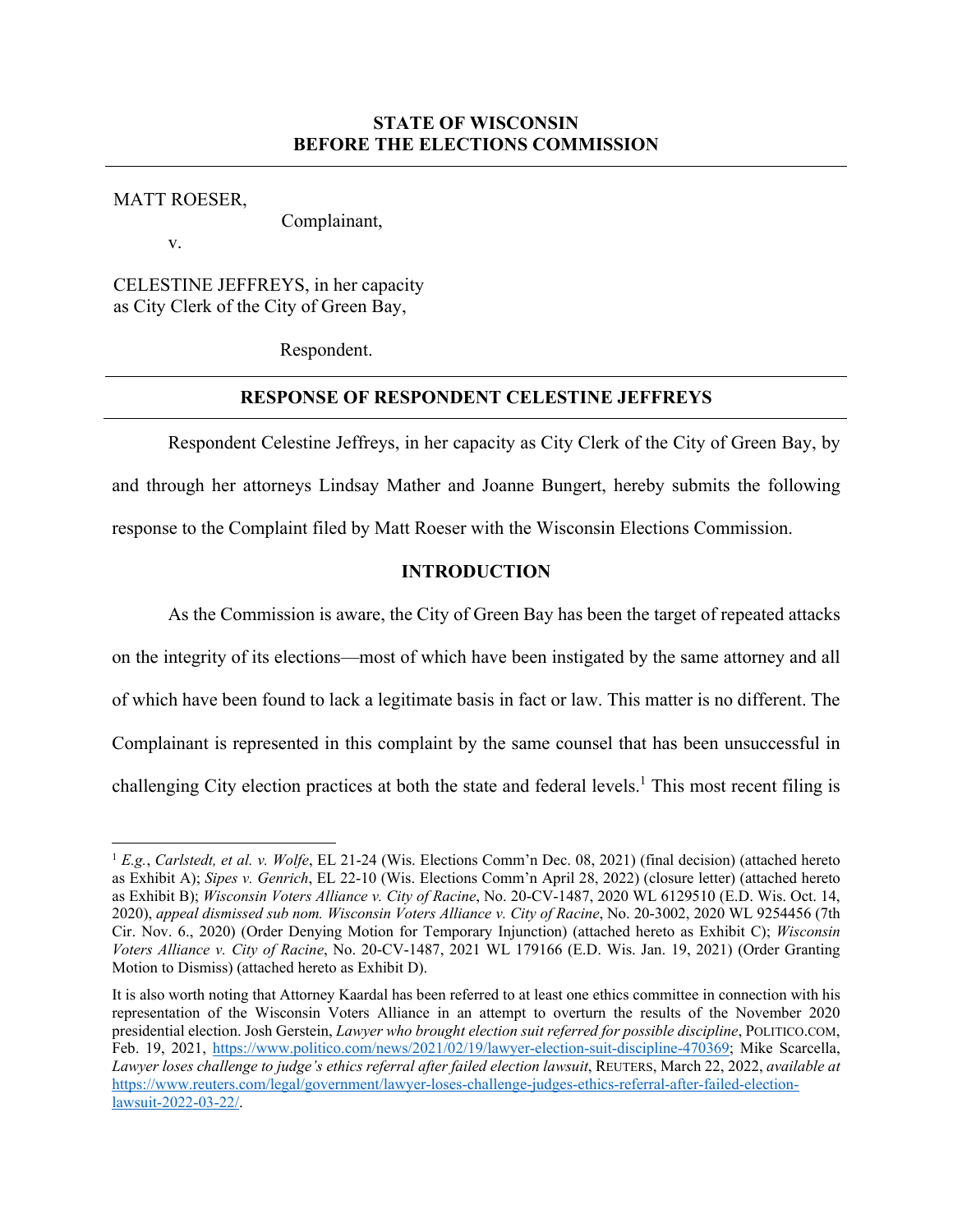merely another attempt by Attorney Kaardal to court scandal where there is none—intentionally undermining public confidence in legitimately-run elections in the process.

Such grandstanding does not make a complaint legitimate, however. As it has consistently done, the City of Green Bay ran a fair, free, and accessible election on April 5, 2022, in compliance with state and federal law. In particular, and notwithstanding any decision made by a judge in a different county in a case to which neither the City nor Clerk Jeffreys was a party, the City fulfilled its equal protection obligation to accept ballots on behalf of voters who were unable to personally deliver their own as a result of a disability or impairment. Clerk Jeffreys is not permitted to violate federal law or the constitutional right to vote of qualified electors who are incapable of personally delivering their ballots. Likewise, she may not violate the privacy rights of those electors by requiring details as to the reasons they cannot bring in their own ballots.

Moreover, the legal interpretation offered by the Complainant is far from established law. The Wisconsin Supreme Court continues to deliberate the questions of the meaning of state statutes with respect to delivery of absentee ballots and whether the narrow reading adopted by one circuit court judge is correct. Until such time as the court issues its decision, Clerk Jeffreys has not only a right, but an obligation, to continue accepting ballots on behalf of voters with differing abilities. Clerk Jeffreys therefore asks that the Commission dismiss this Complaint based on a lack of probable cause. At a minimum, she asks that any decision by the Commission be held in abeyance until after the Wisconsin Supreme Court has an opportunity to issue its ruling.

#### **BACKGROUND**

### *Teigen Case*

In January of this year, a judge in Waukesha County granted summary judgment in favor of the plaintiffs in *Teigen v. Wisconsin Elections Commission*, No. 2022AP91 (Wis. Cir. Ct.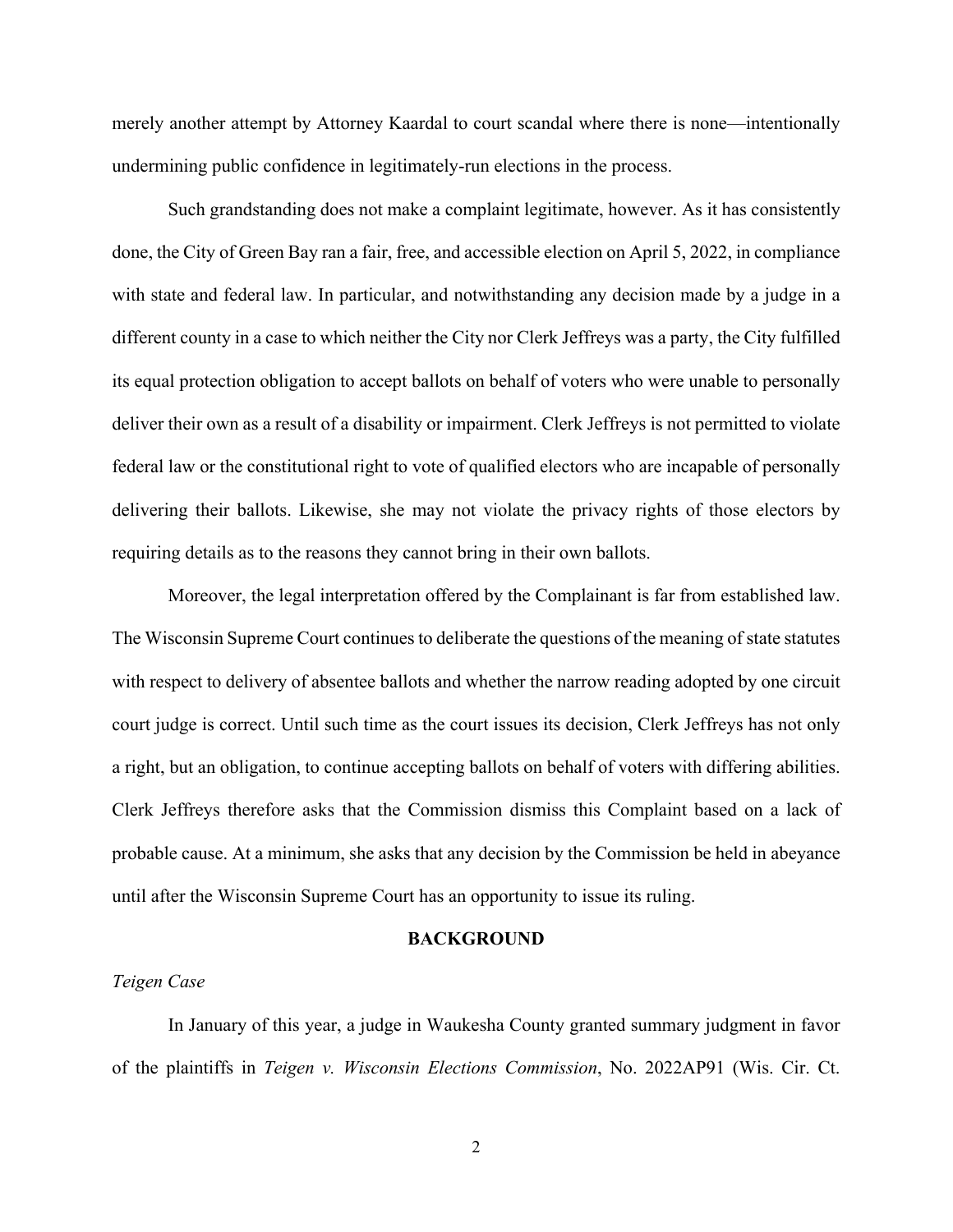Waukesha Cty. January 20, 2022), finding that "the only lawful methods for casting an absentee ballot pursuant to Wis. Stat.  $\S 6.87(4)(b)$ . are for the elector to place the envelope in containing the ballot in the mail or for the elector to deliver the ballot in person to the municipal clerk." Neither the written decision nor the judge's oral pronouncement addresses the options for the return of absentee ballots by qualified electors who are physically unable to place their ballot in a mailbox or personally deliver it to the clerk because of a disability. That is one of several reasons the Waukesha County judge's order was appealed, and the appeal is currently pending before the Wisconsin Supreme Court. Although the Court of Appeals stayed the application of the holding through the February primary election, the stay expired on February 15, 2022, and the order was allowed to go into effect for the April election. Clerk Jeffreys and the City were not parties to or otherwise involved in the Waukesha County action.

#### *April 2022 Election*

The City was aware of the stay of the *Teigen* decision in the run-up to the February primary, as well as the fact the stay would not remain in place for the April election. Even though the City was not a party to the *Teigen* case, in an abundance of caution, City staff made the decision to comply with the judge's ruling. Clerk Jeffreys therefore decided not to utilize any drop boxes for that election; she also developed a policy pursuant to which her staff would inform voters that the Clerk's office could only accept the ballot of the individual elector personally delivering their ballot. In situations in which an elector brought more than one ballot to the counter, the following type of exchange would occur:

Staff member: "Which ballot is yours?"

Voter: *Indicates which ballot is their own; asks to be able to submit someone else's ballot for them.* Staff member: "I'm sorry, I can only take your ballot."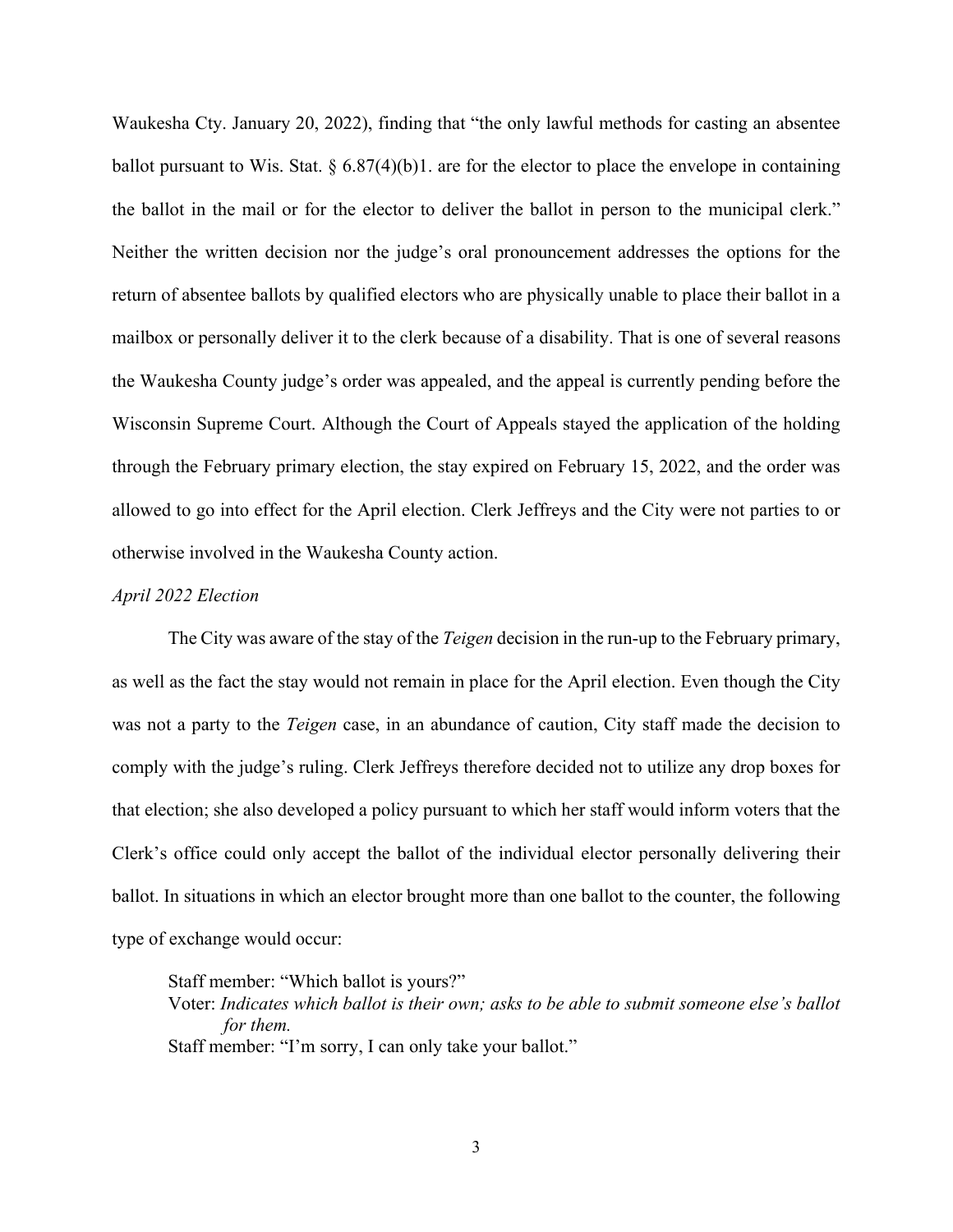The interaction ceased there, and the Clerk's office only accepted the elector's own ballot. Staff did not ask any additional questions or offer any prompts or suggestions. However, if the individual volunteered, on their own and without provocation, that they were submitting a ballot on behalf of a voter who was sick or otherwise disabled, staff would accept that person's ballot as well.

On many occasions, the person bringing the ballot in would indicate that they were delivering it for a spouse, adult child, neighbor, etc., and doing so for the sake of convenience, to save the other voter a trip, or for a similar reason. In such circumstances, without exception, the Clerk's office staff would not accept any ballot from that person other than their own. Additionally, Clerk Jeffreys, in consultation with the City Attorney, decided that staff would not ask any followup questions in an effort to determine the extent of the non-present voter's inability to bring in their own ballot in order to protect the privacy rights of voters with disabilities. Similarly, she also determined that ballots brought in on behalf of disabled voters would not be marked, set aside, or otherwise treated differently from all other absentee ballots received in person in the Clerk's office so as to avoid singling out differently abled voters and potentially raising equal protection issues.

On Election Day, April 5, 2022, as is often the case, many voters personally delivered their absentee ballots to the Clerk's office. On more than one occasion, individuals attempted to also deliver the ballot of a non-present voter for the sake of convenience. Clerk's office staff rejected those ballots and informed the individuals that the elector themself would have to bring in their own ballot. The Complainant himself was present in the Clerk's office for several such interactions, and appeared to be recording video of them on his phone.

There were also a few situations on Election Day in which Voter 1 brought in Voter 2's absentee ballot. In those instances, Clerk Jeffreys or another clerk's office staff member informed Voter 1 that they could not accept Voter 2's ballot, and Voter 1 indicated, unprompted, that they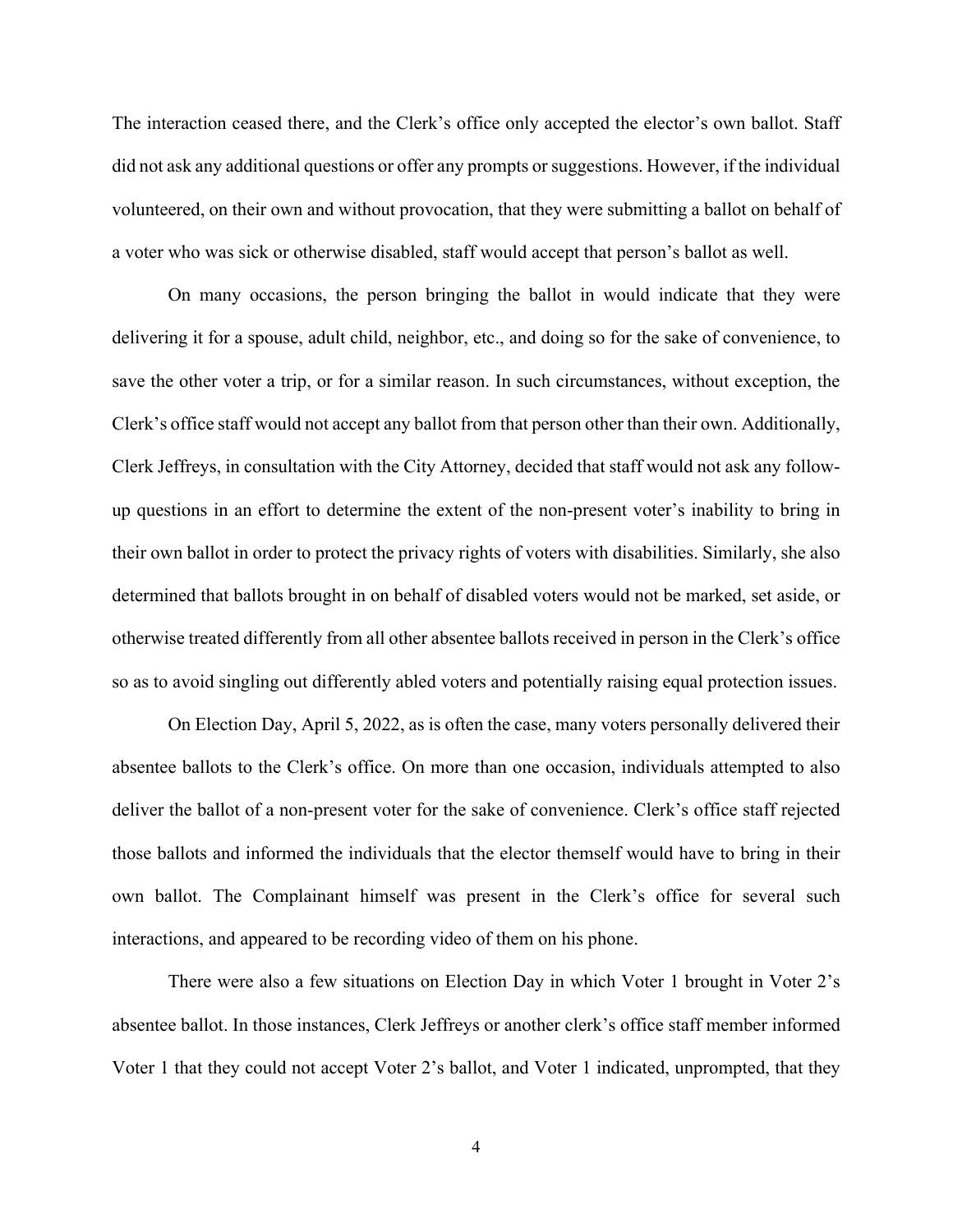were bringing in Voter 2's ballot because Voter 2 was physically unable to personally deliver their own ballot to the Clerk's office. In keeping with the policies and procedures she had utilized throughout the April 2022 election season, Clerk Jeffreys accepted Voter 2's ballot without asking follow up questions about the person's disability. Complainant's allegations ostensibly relate to these types of interactions. $2$ 

On more than one occasion, Complainant and his witnesses, who were loitering in the Clerk's office without a legitimate reason for being there,<sup>3</sup> improperly interacted with individuals returning their absentee ballots to the Clerk's office. At one point, Complainant and the two witnesses created such a disturbance that they were interfering with the ability of Clerk Jeffreys and her staff to perform the functions of the clerk's office. The disturbance in question appears to be the one described in paragraphs 16 through 22 of the Complaint.

The disturbance arose when a voter came in to deliver her own ballot as well as her husband's. Clerk Jeffreys informed the voter that she could not accept the husband's ballot. The voter then volunteered the information that her husband was physically unable to personally deliver his ballot to the Clerk's office. Clerk Jeffreys informed the voter that she would accept both ballots. Although this was a private conversation between Clerk Jeffreys and the voter, Ms. Angus yelled loudly at both women that, in her opinion, the voter could not bring in her husband's ballot and Clerk Jeffreys could not accept it. Despite multiple requests from Clerk Jeffreys that Ms. Angus stop interfering with a private conversation with a voter, Ms. Angus continued loudly

 $2$  The allegations in the Complaint are so unsubstantial and lacking in detail that Clerk Jeffreys is unable to respond to them with any kind of specificity. They do not, for example, detail any of the interactions or conversations Clerk Jeffreys is alleged to have had with individual voters. Accordingly, this response attempts to respond as thoroughly as possible to the allegations in the Complaint given the limited information offered.

<sup>&</sup>lt;sup>3</sup> Election observers have a right to observe in person absentee voting, which takes place prior to elections but does not occur on Election Day itself. Observers do not have an unfettered right to observe the return of absentee ballots that are merely being delivered to the Clerk's office to be counted. (*See* Letter from Joanne Bungert to Janet Angus (April 5, 2022), attached hereto as Exhibit E).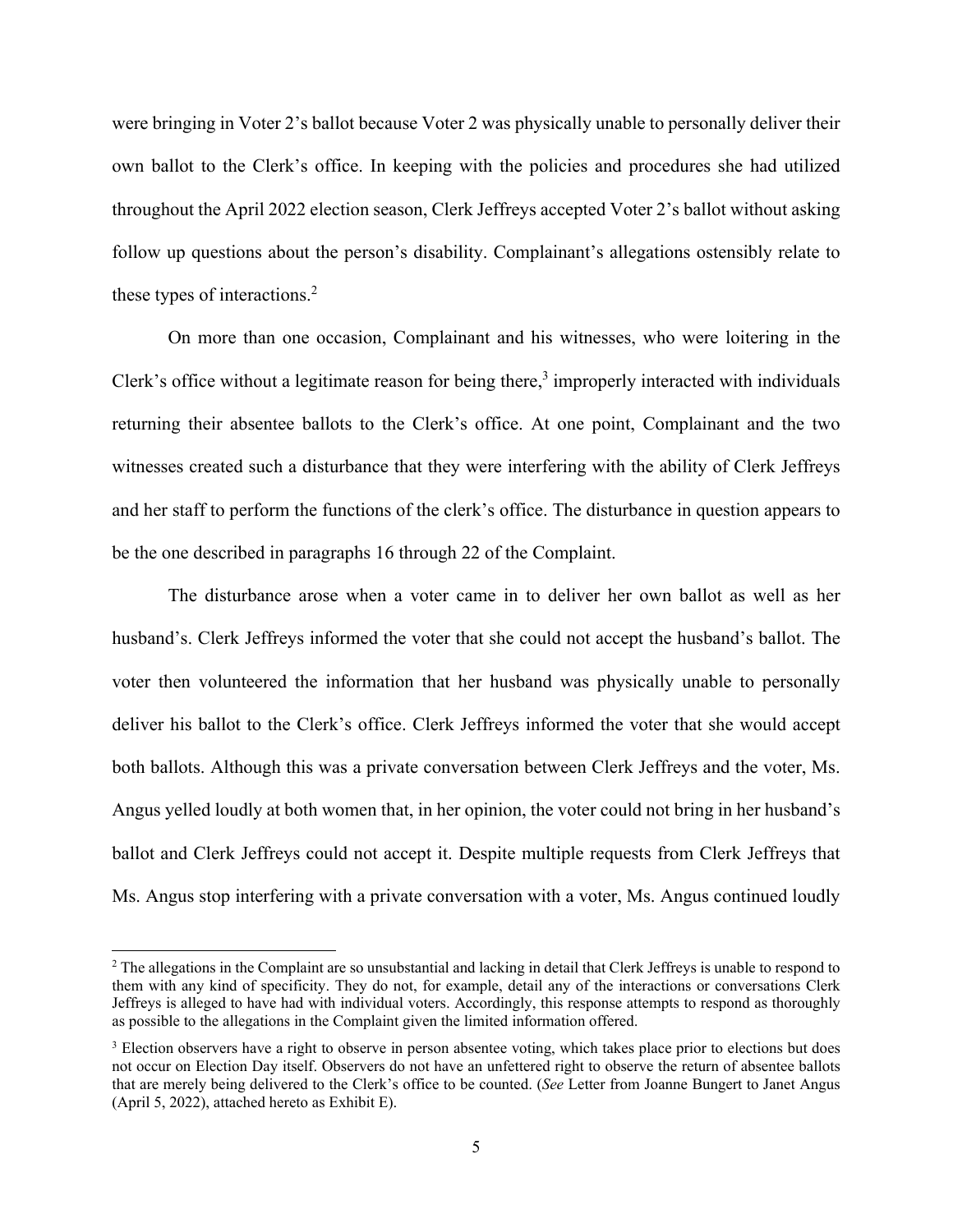expressing her opinion about the legality of the decision to accept both ballots. The voter ultimately left the Clerk's office in tears as a result of this interaction.

Based on the pattern of disruptive activity generally, and that entirely inappropriate interaction with a voter specifically, Ms. Angus and the others were informed that they were not allowed to remain in the Clerk's office. They had a right to be present at Central Count, which was taking place on an entirely different floor in City Hall, but they would not be permitted to continue to disrupt the business of the Clerk's office. City Attorney Joanne Bungert and Chief of Operations Joseph Faulds interacted with Ms. Angus and the Complainant about this decision. Neither Attorney Bungert nor C.O.O. Faulds indicated to the Complainant or either of the witnesses that there was a "gray area" concerning the acceptance of multiple absentee ballots from one voter. Rather, the conversation centered around the fact that the three of them could be present at Central Count, but not in the Clerk's office and certainly not harassing individual voters.

#### **ARGUMENT**

The Commission should dismiss the instant Complaint for several reasons. First, the law on which the Complaint is based is far from clear, as is the applicability of the Waukesha County ruling to Clerk Jeffreys and/or the City. Additionally, even if the *Teigen* ruling were binding on the City, nothing therein absolves Clerk Jeffreys of her obligations under federal law to ensure access to voting for disabled electors. Finally, the Wisconsin Supreme Court is considering the *Teigen* ruling on appeal right now, and could issue its decision at any time. At the very least, this matter should be held in abeyance until the court has the opportunity to issue that decision and clarify not only the law in this area, but a clerk's obligations in complying with it.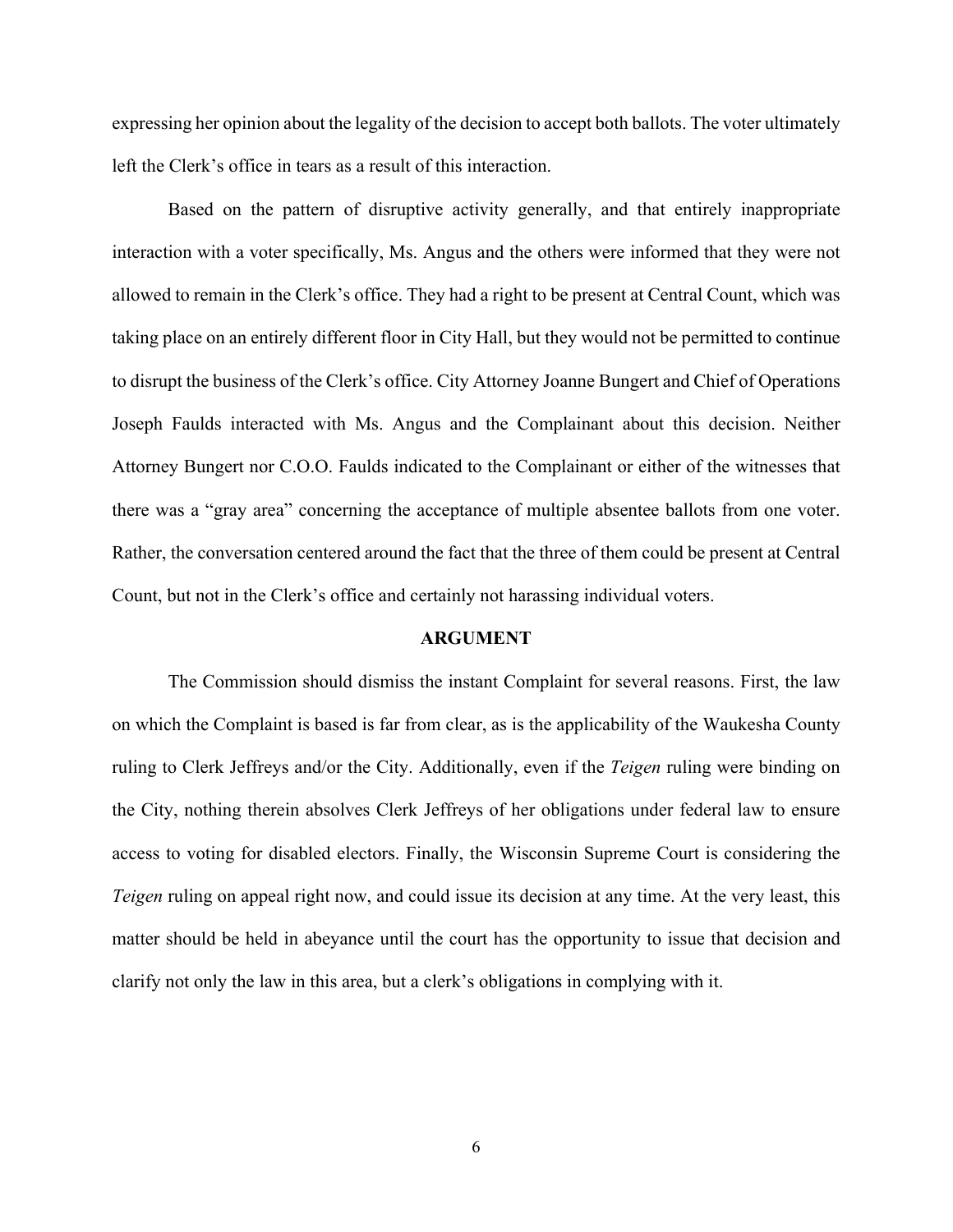### **I. Applicability of Circuit Court Order in** *Teigen*

The following facts are undisputed: the *Teigen* action was initiated and decided in Waukesha, not Brown, County; the City of Green Bay was not a party to the decision—in fact, the plaintiffs only sued the Wisconsin Elections Commission; the *Teigen* plaintiffs did not attempt to bring their action as a class action on behalf of all voters in the State of Wisconsin and/or against all municipal clerks in the state; the *Teigen* plaintiffs did not directly seek to enjoin the City of Green Bay or Clerk Jeffreys from engaging in any activities; and the judge's order in *Teigen* did not direct any *specific* holding to the City. Similarly, none of the appellate-level activity has involved or been specifically directed at the City or Clerk Jeffreys. The decision of a circuit court in one county is not binding on the entire state; rather, it is binding on the parties to the specific action. Indeed, if an identical action had been brought within the jurisdiction of the Brown County Circuit Court, the judge could not merely defer to the *Teigen* decision, or cite to it as precedent. *Kuhn v. Allstate Ins. Co.*, 181 Wis.2d 453, 468, 510 N.W.2d 826 (Ct. App. 1993), *aff'd*, 193 Wis.2d 50, 532 N.W.2d 124 (1995). At best, the *Teigen* decision could be offered as persuasive authority, but the Brown County judge would not be bound by its holding. WIS. STAT. § 809.23(3) (2021- 20224 ); *Brandt v. LIRC*, 160 Wis. 2d 353, 359, 466 N.W.2d 673 (Ct. App. 1991).

The Wisconsin Supreme Court, in contrast, is clearly endowed by both the Wisconsin constitution and state statutes with authority to issue decisions of statewide application. *In re Bolens*, 148 Wis. 456, 135 N.W. 164, 165-66 (1912); Wis. Const. art. VII, § 8; WIS. STAT. § 753.03. As discussed in this response, there are many legitimate reasons to believe that the *Teigen* decision may not stand on appeal, and the law in this area is indisputably unsettled. The City and Clerk Jeffreys took many reasonable steps to comply with the Waukesha County judge's order, just in

<sup>4</sup> All citations to the Wisconsin Statutes are to the 2021-2022 version unless otherwise indicated.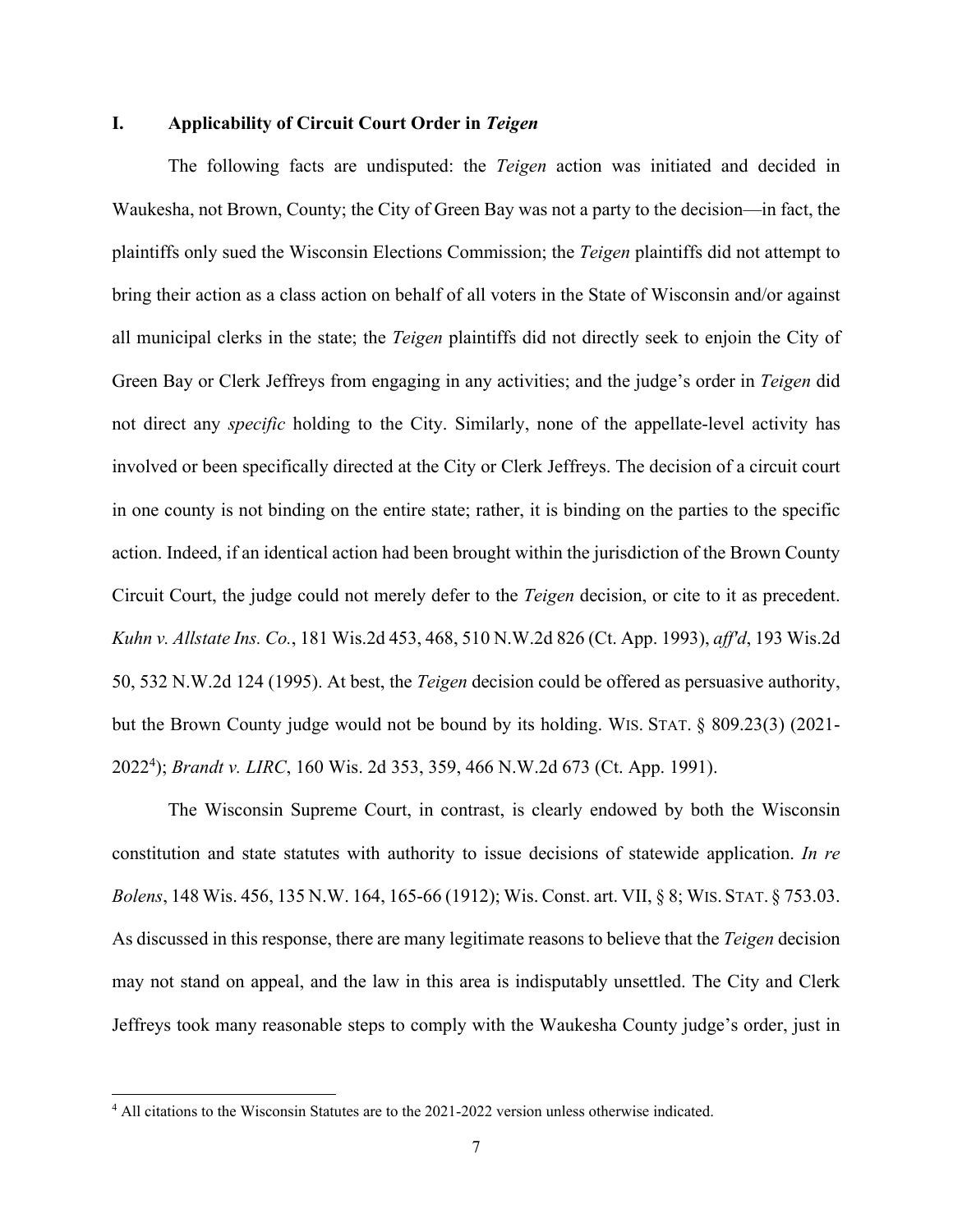case the Wisconsin Supreme Court allows it to stand without amendment. At the same time, however, the order left many questions unanswered, and Clerk Jeffreys still has obligations under state and federal law with which she is required to comply until directed otherwise. Clerk Jeffreys's policies for her office during the April election reflect her good faith efforts to address all of these competing considerations. Until such time as the Wisconsin Supreme Court interprets this area of the law, rules on the *Teigen* appeal, and clarifies all of a clerk's obligations under the law, it cannot be said that Clerk Jeffreys violated election law.

### **II. Protections for Voters with Disabilities**

Although attempting to portray the narrow construction of the Waukesha County judge's order as setting out the only two methods for returning an absentee ballot (i.e., via the mail or personal delivery by the voter themself), the Complaint itself acknowledges that the proffered statutory restriction on delivery by one of those two methods is not absolute. The Complaint repeatedly and accurately points out that an absentee ballot should be returned by mail or in person "unless there is a statutory exception." (Compl. ¶¶ 5-6, 8-9.) This is an important caveat, however. The Complainant himself explicitly acknowledges that exceptions have to be made to the "mail or in person delivery *by the elector*" rule he seeks to enforce because certain statutory exceptions permit or even mandate different procedures. Even if one were to accept the Complainant's extreme—and incorrect—view that no one other than the elector may return their absentee ballot to the municipal clerk, various exceptions must still apply. *See, e.g.,* Wis. Stat. §§ 6.875 (Special Voting Deputy procedure); 6.86(3)(a)1 (hospitalized elector). It is for a similar statutory reason that Clerk Jeffreys was not only permitted, but was in fact *obligated*, to accept absentee ballots brought in by someone other than the elector themself. Regardless of whether the Waukesha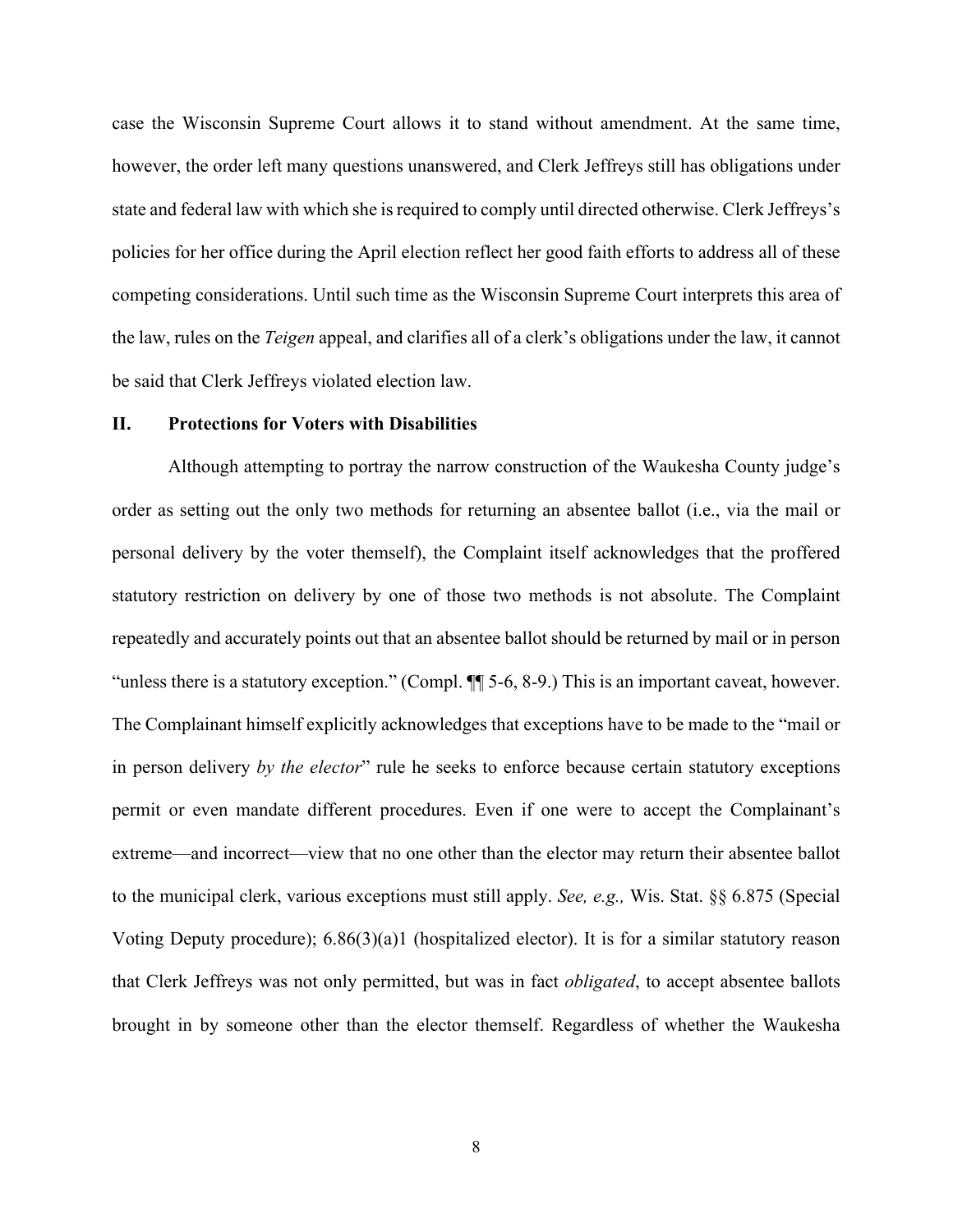County order provided for making such an exception, Clerk Jeffreys was nonetheless legally and constitutionally obligated to do so.

The federal Voting Rights Act ("VRA") and Americans with Disabilities Act ("ADA") require Clerk Jeffreys to accept absentee ballots returned on behalf of voters with disabilities. Specifically, the VRA states, "[a]ny voter who requires assistance to vote by reason of blindness, disability, or inability to read or write may be given assistance by a person of the voter's choice, other than the voter's employer or an agent of that employer or officer or agent of the voter's union." 52 U.S.C. § 10508. This provision applies at all stages of the voting process, not just in completing the ballot. *See* S. Rep. No. 417, 97th Cong., 2d Sess. at 62-63 (state law may not "deny assistance at some stages of the voting process during which assistance was needed."). Congress reinforced this rule when it passed the Help American Vote Act, which provides that "voting system[s] shall . . . be accessible to individuals with disabilities." 52 U.S.C. § 21081.

The ADA and its associated regulations place affirmative obligations upon states and municipalities to ensure that voters with disabilities enjoy the franchise. 42 U.S.C. §§ 12131- 12134; 28 C.F.R. §§ 35.101-35.190. As such, the ADA contains a broader protection: "[N]o qualified individual with a disability shall, by reason of such disability, be excluded from participation in or be denied the benefits of the services, programs, or activities of a public entity, or be subject to discrimination by any such entity." 42 U.S.C. § 12132. The ADA's protections extend to all aspects of voting, including in-person voting on Election Day, advance voting, and absentee voting. A public entity must "make reasonable modifications in policies, practices, or procedures when the modifications are necessary to avoid discrimination on the basis of disability." 28 C.F.R. § 35.130(b)(7). The ADA's implementing regulations prohibit "methods of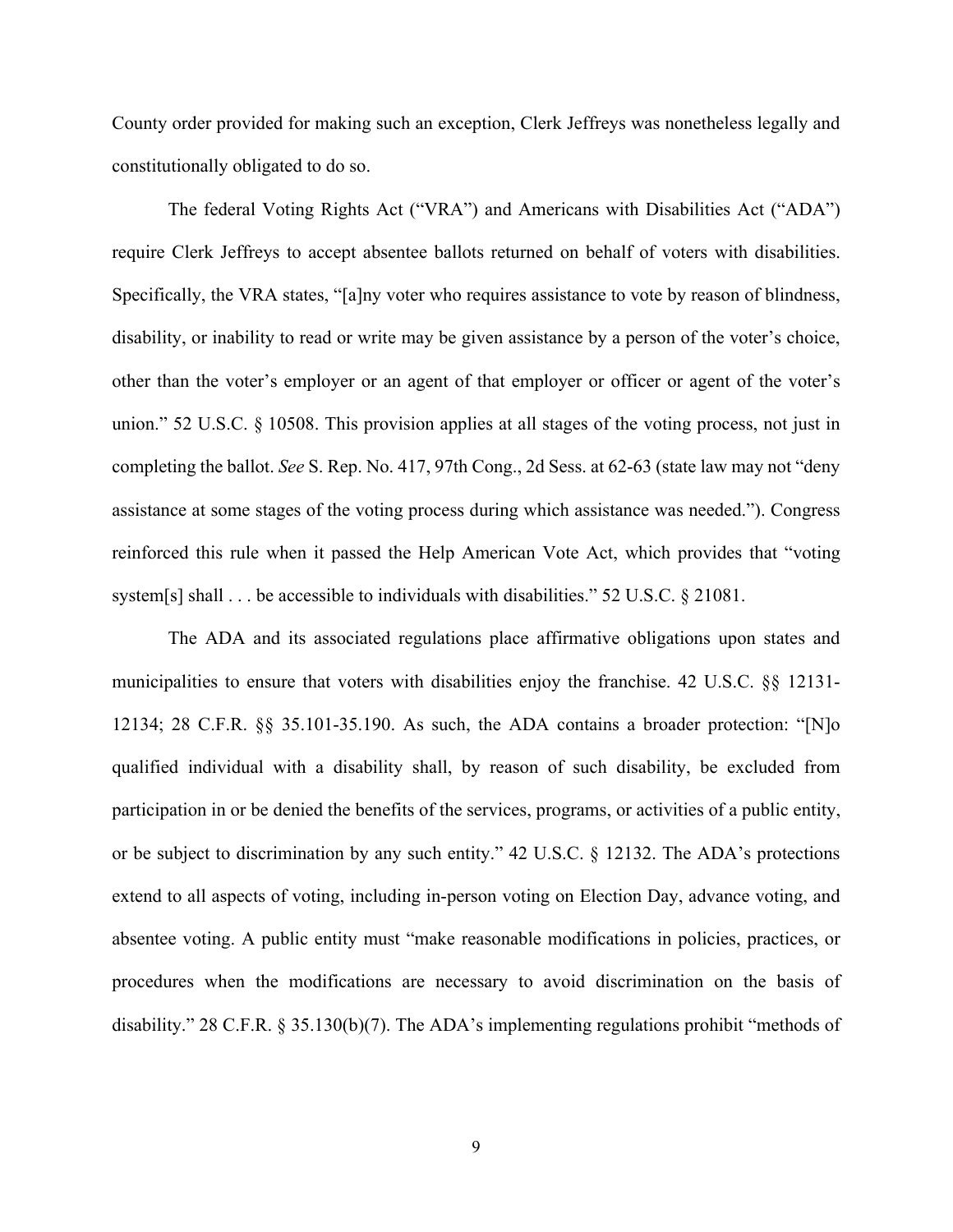administration that . . . defeat or substantially impair accomplishment" of the program's objectives. 28 C.F.R. § 35.130(b)(3).

Individually, and in combination, these federal laws require that Wisconsin's voting systems remain open to individuals with disabilities at all stages of the process, and that municipal clerks make certain accommodations to ensure that such individuals can cast their ballots. This means, in part, accepting absentee ballots from individuals on behalf of voters with disabilities. This is no hypothetical—in many circumstances, this may be the only way for a voter to return their absentee ballot to the municipal clerk. In *Teigen*, the Waukesha County Circuit Court case on which the Complainants rely, the court received approximately 30 affidavits regarding voters who would not be able to vote if the circuit court's order was strictly applied. *Teigen v. Wisconsin Elections Commission*, No. 2022AP91 (Wis. Cir. Ct. Waukesha Cty. January 18, 2022) (Dkt No. 138). A recent Milwaukee Journal Sentinel Story confirmed that a complete prohibition on ballot return assistance would have denied individuals with disabilities their right to vote.<sup>5</sup>

To comply with these federal statutes and prevent the disenfranchisement of individuals with disabilities as a result of a strict application of the *Teigen* holding, Clerk Jeffreys was required to accept absentee ballots delivered on behalf of voters with disabilities.<sup>6</sup> Those voters, pursuant to the VRA, had selected assistance of their choice, and Clerk Jeffreys was prohibited from denying the use of such assistance. 52 U.S.C. § 10508. It would also deny to those voters who

5 Patrick Marley, *'They're infringing on my right to vote': Wisconsin Supreme Court order makes it harder for those with disabilities to vote*, MILWAUKEE JOURNAL SENTINEL, Mar. 22, 2022, https://www.jsonline.com/story/news/politics/2022/03/21/wisconsin-supreme-court-order-limits-voting-thosedisabilities/7037560001/.

<sup>6</sup> Clerk Jeffreys was also prohibited from imposing any sort of screening criteria, as she may not "impose or apply eligibility criteria that screen out or tend to screen out" people with disabilities from "fully and equally enjoying" the programs, services, or activities of state and local governments. 28 C.F.R. § 35.130(b)(8). For this reason, if someone indicated they were delivering a ballot on behalf of someone with a disability, Clerk Jeffreys and her staff accepted the ballot without asking any follow-up questions.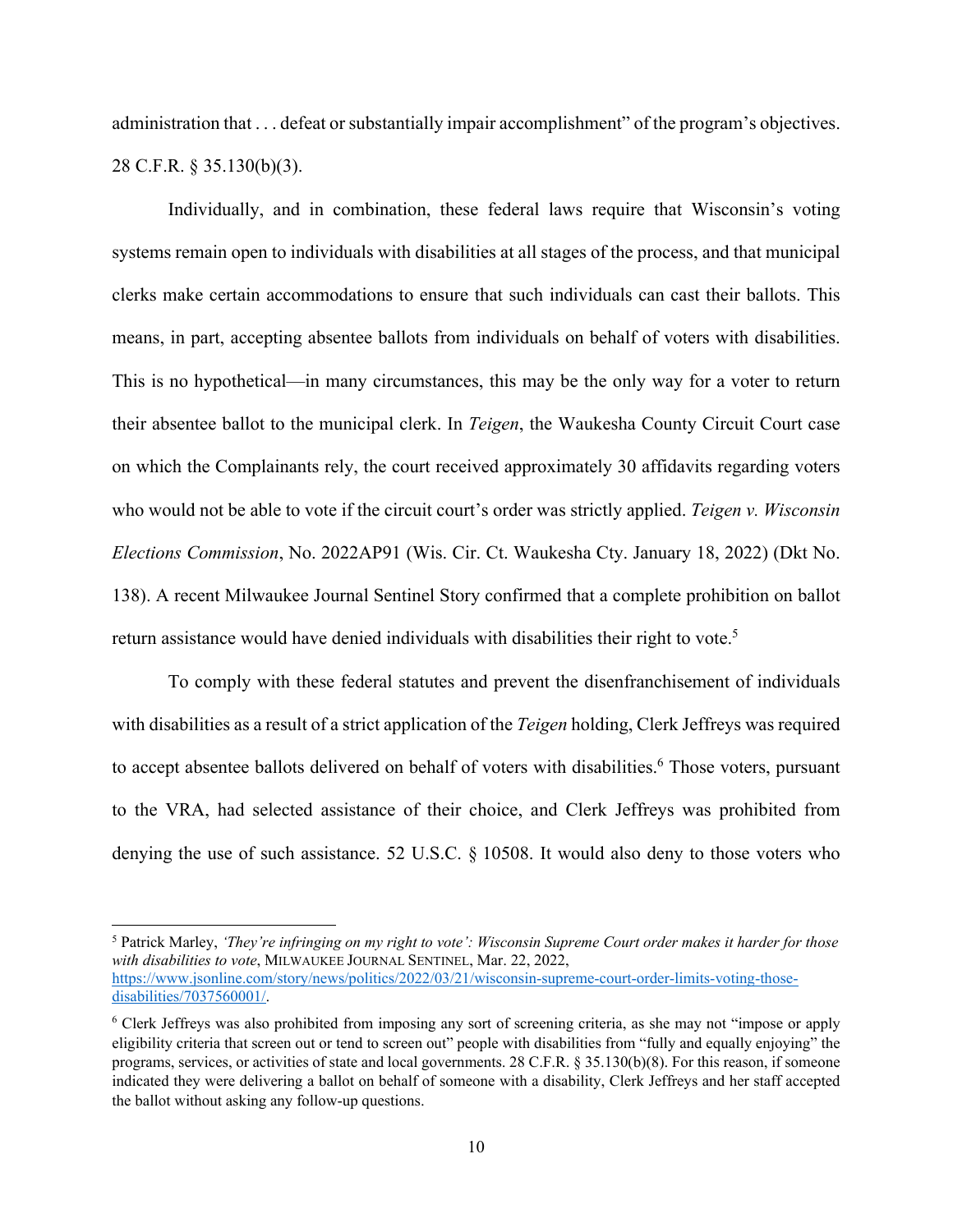were unable to travel to the clerk's office due to a disability the same access to the voting procedures as other voters, in violation of the ADA. 42 U.S.C. § 12132. Those voters would be deprived of the benefit of, among other things: (1) knowing that their ballot would be delivered timely pursuant to Wis. Stat.  $\S 6.87(6)$ ; (2) the opportunity for the municipal clerk or her staff to review the absentee ballot certificate for completeness; and (3) the opportunity to vote closer to election day and, therefore, based on more complete information about the issues and candidates. "Title II of the ADA requires state and local governments . . . to ensure that people with disabilities have a full and equal opportunity to vote." U.S. Dep't of Justice, "The Americans with Disabilities Act and Other Federal Laws Protecting the Rights of Voters with Disabilities."<sup>7</sup> Denying voters with disabilities these opportunities would put Clerk Jeffreys on the wrong side of federal law.

Even if the VRA and ADA were not "statutory exceptions" within the meaning of the Waukesha County order, and even if that order were binding on the City of Green Bay, Clerk Jeffreys would nonetheless be required to conform her conduct to federal law, which would preempt any conflicting state statute. U.S. Const. art. VI, ¶2. Thus, Clerk Jeffreys acted lawfully while engaged in the activities described in the Complaint, and the Commission should therefore dismiss it with prejudice.

## **III. This Matter should be Held in Abeyance**

It is Clerk Jeffreys's position that, for the reasons stated in this Response, this complaint should be dismissed based on a failure to demonstrate probable cause to believe that a violation of law or abuse of discretion has occurred. WIS. STAT. § 5.06. However, as discussed herein, the exact question of whether and to what extent Wisconsin law prohibits absentee ballot return assistance is currently pending before the Wisconsin Supreme Court in *Teigen*. The defendants and

<sup>7</sup> *Available at* https://www.ada.gov/ada\_voting/ada\_voting\_ta.htm (last visited Apr. 28, 2022).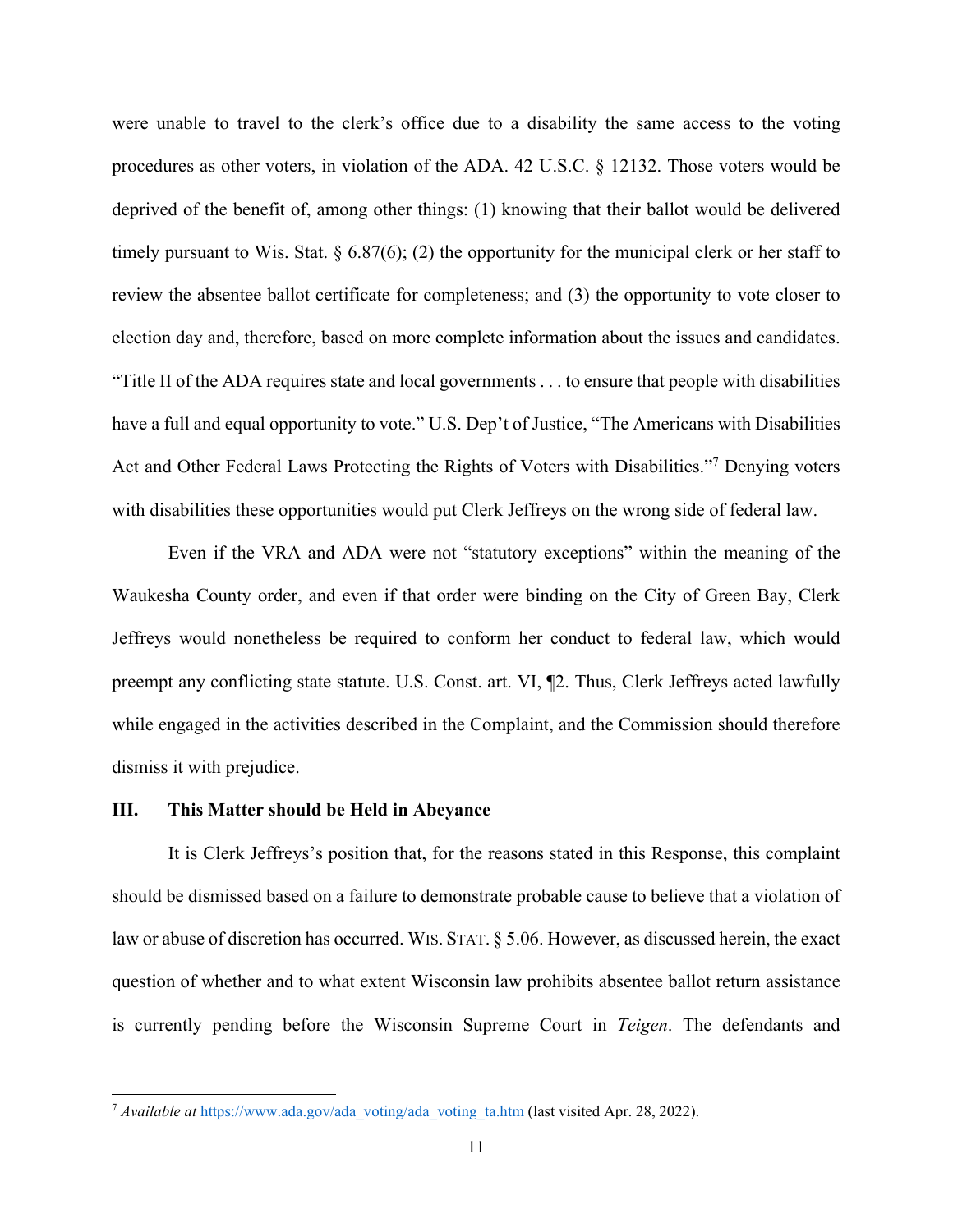intervening defendants in that case, including the Commission, presented extensive arguments concerning the legitimacy of such assistance, including that assistance is authorized by the plain meaning of the statute, canons of statutory interpretation, and binding Supreme Court precedent. To the extent such arguments are relevant here, they are incorporated herein by reference. (See generally Br. & J.A. Def.-Co-Appellant Wis. Elections Comm., 17-28 (Exhibit F); Br. Intervenor-Defs.-Appellants Disability Rights Wisconsin, et al., 33-52 (Exhibit G).) The court has not yet issued its decision in *Teigen*, and until it does, too much uncertainty exists in this area of the law. Accordingly, if the Commission does not dismiss this Complaint, it should hold this matter in abeyance pending the outcome of that case.

### **CONCLUSION**

For the foregoing reasons, Respondent Celestine Jeffreys respectfully requests that the Commission dismiss the Complaint on its merits, with prejudice.

Dated this 9<sup>th</sup> day of May, 2022.

Respectfully submitted,

Joanne L. Bungert / State Bar No. 1094240) Lindsay J. Mather (State Bar No. 1086849) Attorneys for Celestine Jeffreys, City Clerk **CITY OF GREEN BAY** 100 N. Jefferson Street, Room 200, Green Bay, WI 54301 Telephone: (920) 448-3080 Facsimile: (920) 448-3081 Joanne.Bungert@greenbaywi.gov Lindsay.Mather@greenbaywi.gov



 $\mathbf{y}_{i}^{(l)}\mathbf{q}_{i}^{(l)}$ 

Notary/Public, Brown County State of Wisconsin My commission is permanent.